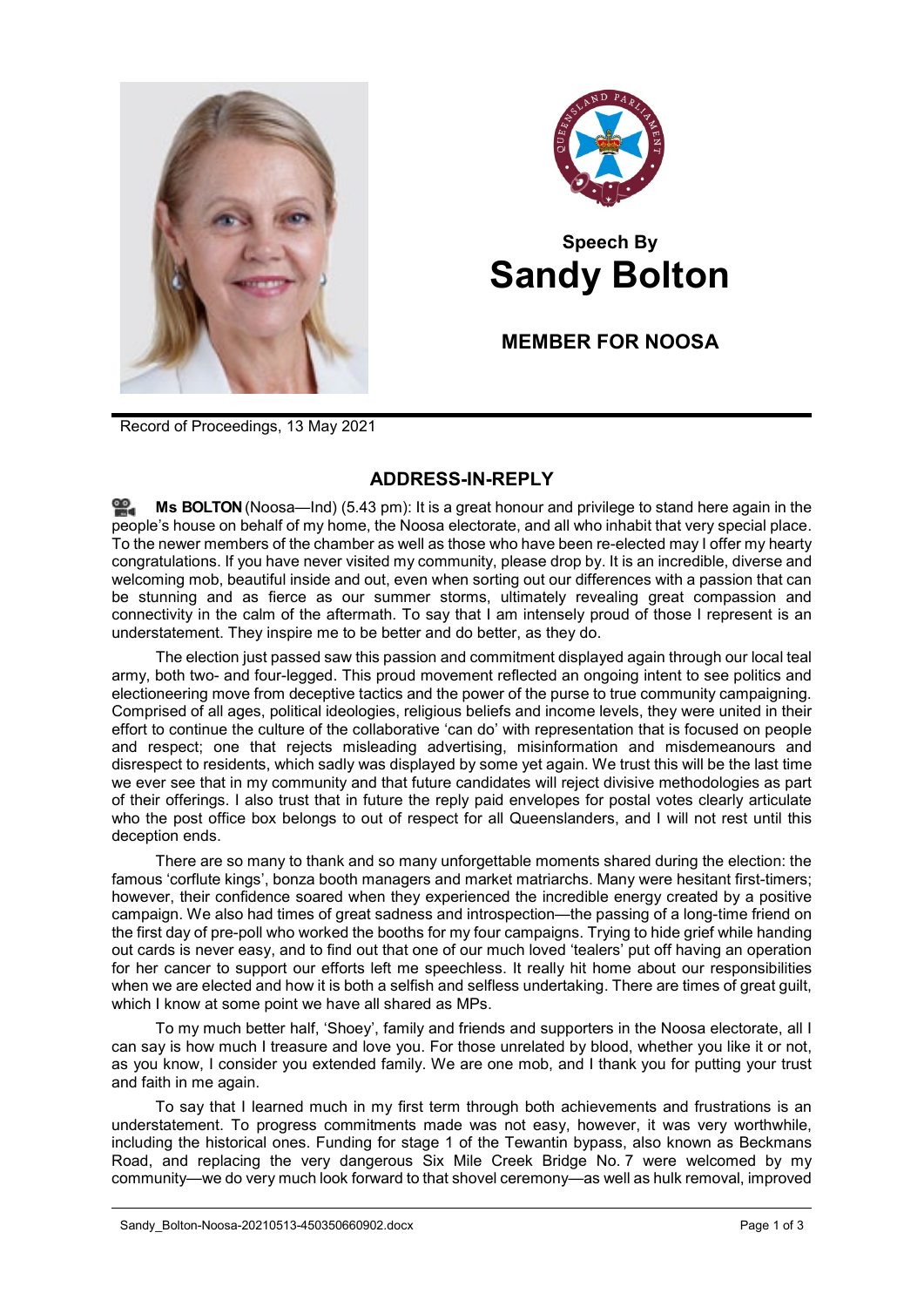management of the Noosa River, including dioxin testing and progress for our Noosa North Shore 'overlove'. It is a start, yes; however, we have a way to go and the rollovers, hooning, congestion and safety of our turtle hatches are urgent priorities.

Our decommissioned TAFE site will finally be brought out of its disintegration after a seven-year journey that no-one will forget and I hope to never encounter anywhere again. To see taxpayers' dollars treated in this way is beyond wasteful. It goes against everything we fight for, including repurposing and recycling. The COVID Works for Queensland assistance to Noosa council has seen everything from our halls—some of them very historic and loved—getting the work they need through to pathways and walkways, stage 1 of the master trails, and a community development officer for disaster recovery. The list is long and the funds are much appreciated. I will never stop requesting that Noosa be re-categorised for this funding ongoing.

We cannot forget the journey to equity in the chamber. With the first of the crossbench parliamentary policy officers commencing, it is the start of a new era and one that will be of benefit now and for future parliaments and parliamentarians.

Mr Deputy Speaker Kelly, as you know, representing our electorates is much more than ticking off the big ticket items. The hundreds of good outcomes for our community and individual cases that are never broadcast are ones that bring tears of grief, as well as hope and joy. Thank you to all involved—from our frontliners, to departmental staff and ministers, to fellow residents and to my fabulous staff Lisa, Zac and AMF, volunteers and interns. These outcomes are a result of hard work, compromise, prioritisation and negotiation, as well as pulling out of hairs. Most importantly, there was lots of collaboration. It is never easy, but if our systems worked as they should they could be delivered with greater efficiency than what we are at times seeing. It should never be about which of us is elected or what the issue is. Our role as MPs, I believe, is to ensure departments and agencies have the legislation, systems and resources to do what they need to do. When they cannot do that, they need a concise way to get the message through to us about what needs to change.

Some of these failings of our systems are deeply affecting our community's physical and mental wellbeing which leads to even greater costs that could be avoided. Examples are easy to find. Within my own electorate, there is an inappropriate volume of heavy haulage impacting our infrastructure, businesses and residents in our country villages, and that is why an urgent review of policy surrounding reviews of environmental authorities is essential. As well, we are going to need plenty of funding for major works that are now needed.

I will give another example. We have incredible volunteer organisations that work tirelessly in multiple realms, yet they live in uncertainty when waiting for funding of the essential services they deliver and this impacts the health of the organisation and the individuals involved. That is totally unnecessary. We have recently seen the ongoing impacts of COVID, with delays to surgeries and, concerningly, our ambulance services. As exampled in my adjournment speech during the last sitting, if we cannot get assistance to our elderly in their time of emergency, we need a system that can advise of the delay and options of assistance available. We could have lost one of our matriarchs through blood loss, and a community nurse or a volunteer first responder would have averted this near tragedy.

Bad behaviours on our Noosa North Shore require a firm stance with greater consequences, as current infringements are not a deterrent—although the drone has been a very welcome addition. On the other hand, change brought in without community consultation is a recipe for great dissent and one that can be easily rectified. Advising key stakeholder groups should be a standard before any announcements are made in the media.

What can I say about our housing crisis? I have brought this issue into this chamber on numerous occasions over the past three years. Some simple changes in legislation and how we view housing would have gone much further than the provision of 800 social houses per year, when across Queensland 26,000 approved applicants waited. These numbers do not take into account those who apply and do not meet the criteria. I have many of those in my community who are workers with such high rents and they are not eligible. This again needs reviewing. The current commitment of 5,500 social homes to be built is welcomed. However, it still falls far short of demand. We are now hearing—and we have heard it in this chamber this week—from many more MPs across the state who are experiencing what could have been averted if those who work in community, cohousing and share housing spaces, as just some examples, were listened to and assisted by all levels of government.

For Noosa, we are now having a staffing crisis on top of the social impacts because of this housing crisis. After the year that our tourism and hospitality businesses have gone through, to be confronted with closing hotel rooms through lack of staff is another result of slow response times and is damaging to our economy. However, it is one that we will find options for and I thank Minister Miles and the state planners for working with us on this, as well as Minister Hinchliffe.